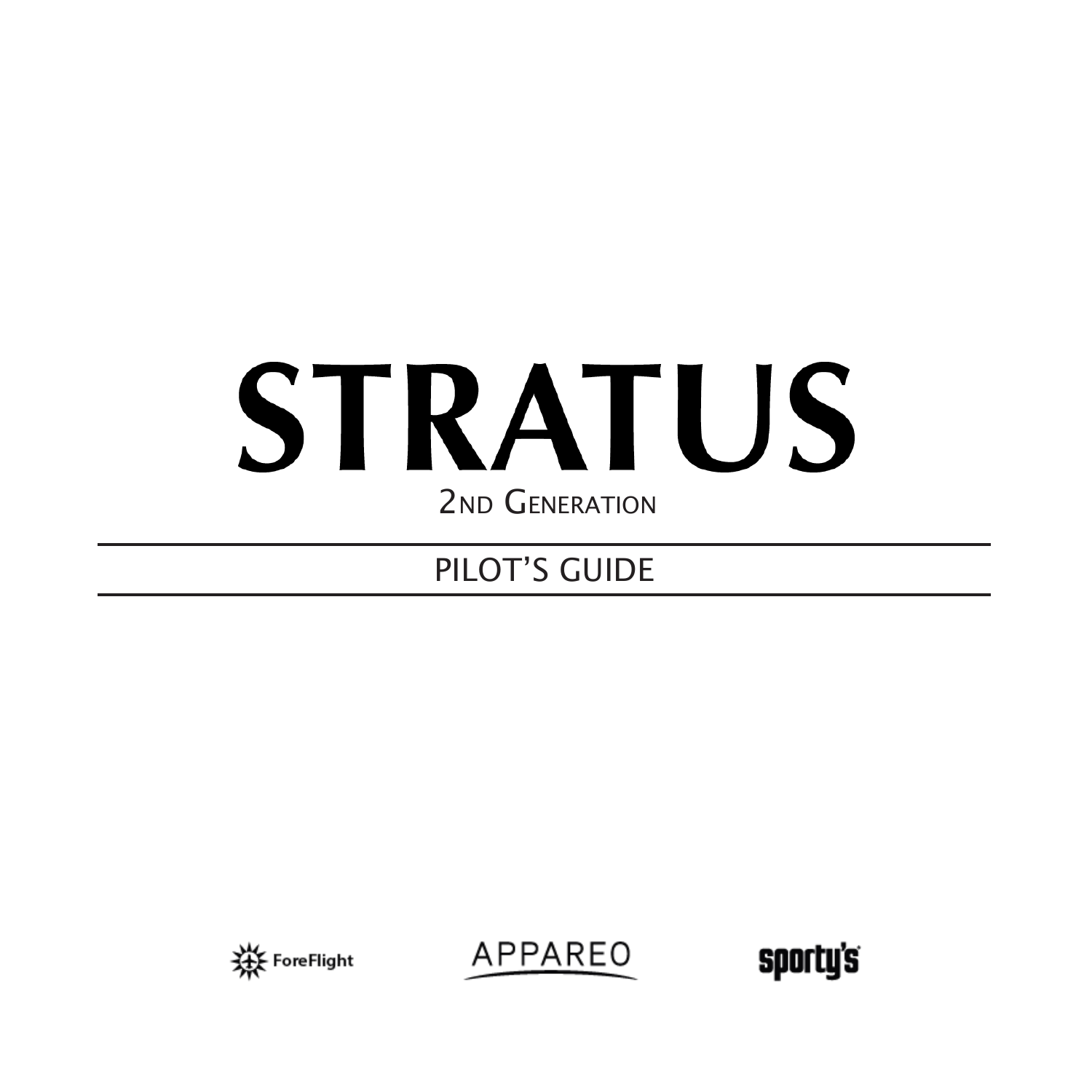# COPYRIGHT INFORMATION

Stratus Second Generation Pilot's Guide, © 2012 - 2014 Appareo Systems, LLC. All Rights Reserved. All content within is copyrighted by Appareo Systems, LLC and may not be reprinted without permission.

The content of this guide is furnished for information use only, is subject to change without notice, and should not be construed as a commitment by the manufacturer. Appareo Systems, LLC assumes no responsibility or liability for any errors or inaccuracies that may appear in the information content contained in this guide.

The Appareo, Sporty's, and ForeFlight logos are all trademarks or registered trademarks of their respective owners. MITRE is a registered trademark of the MITRE Corporation. iPad, iPhone, and iPod touch are registered trademarks of Apple Inc. App Store is a service mark of Apple Inc.

To view the current Pilot's Guide, go to www.appareo.com/stratus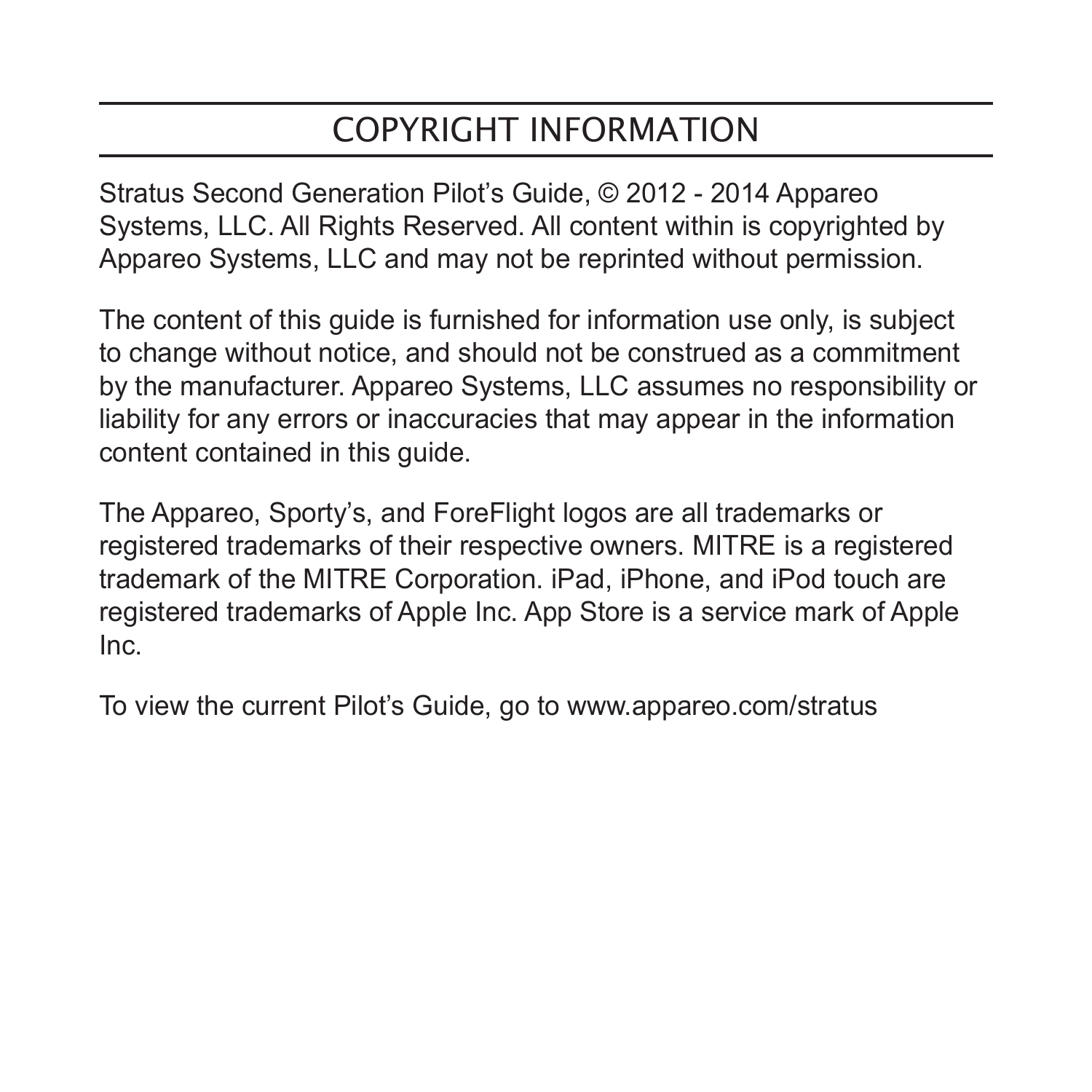# **STRATUS** 2nd Generation

# QUICK START INSTRUCTIONS

- 1. Charge Stratus's battery to 100% using the Stratus wall charger.
- 2. Place snap-in mount on glare shield or install suction cup mount.
- 3. Place Stratus in mount.
- 4. Power on Stratus by pressing the power button.
- 5. Connect your iPhone®, iPad®, or iPod touch® to the Stratus WiFi network from the device's **Settings** menu.
- 6. Open ForeFlight Mobile and confirm connection to Stratus. **NOTE:** As ADS-B signals are broadcast by ground towers, Stratus will not receive weather and traffic information while it is on the ground.

### PACKAGE CONTENTS

- Stratus module
- Snap-in mount with gel base
- Wall charger and charging cable
- Stratus Pilot's Guide
- Carrying bag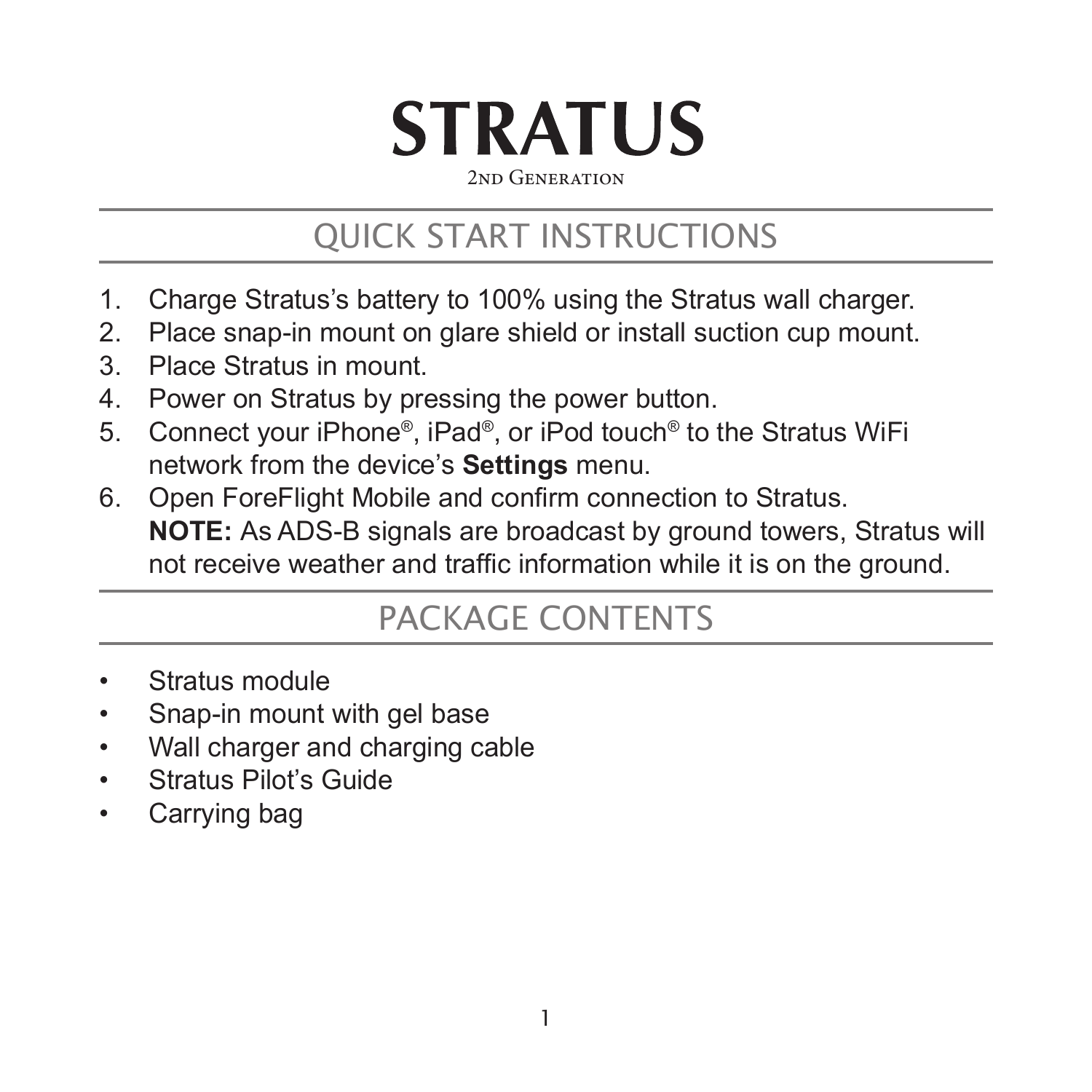# ABOUT STRATUS

Stratus is a portable, battery-operated receiver that works in conjunction with the ForeFlight Mobile app. It provides pilots with free in-flight weather and traffic and is a source of accurate GPS WAAS position. Stratus receives Automatic Dependent Surveillance - Broadcast (ADS-B) weather information (FIS-B), traffic information (TIS-B), and other related data and broadcasts it to ForeFlight Mobile via a WiFi network.

Stratus is also an attitude heading reference system (AHRS) and flight data recorder. See page 13 for more information about these features.

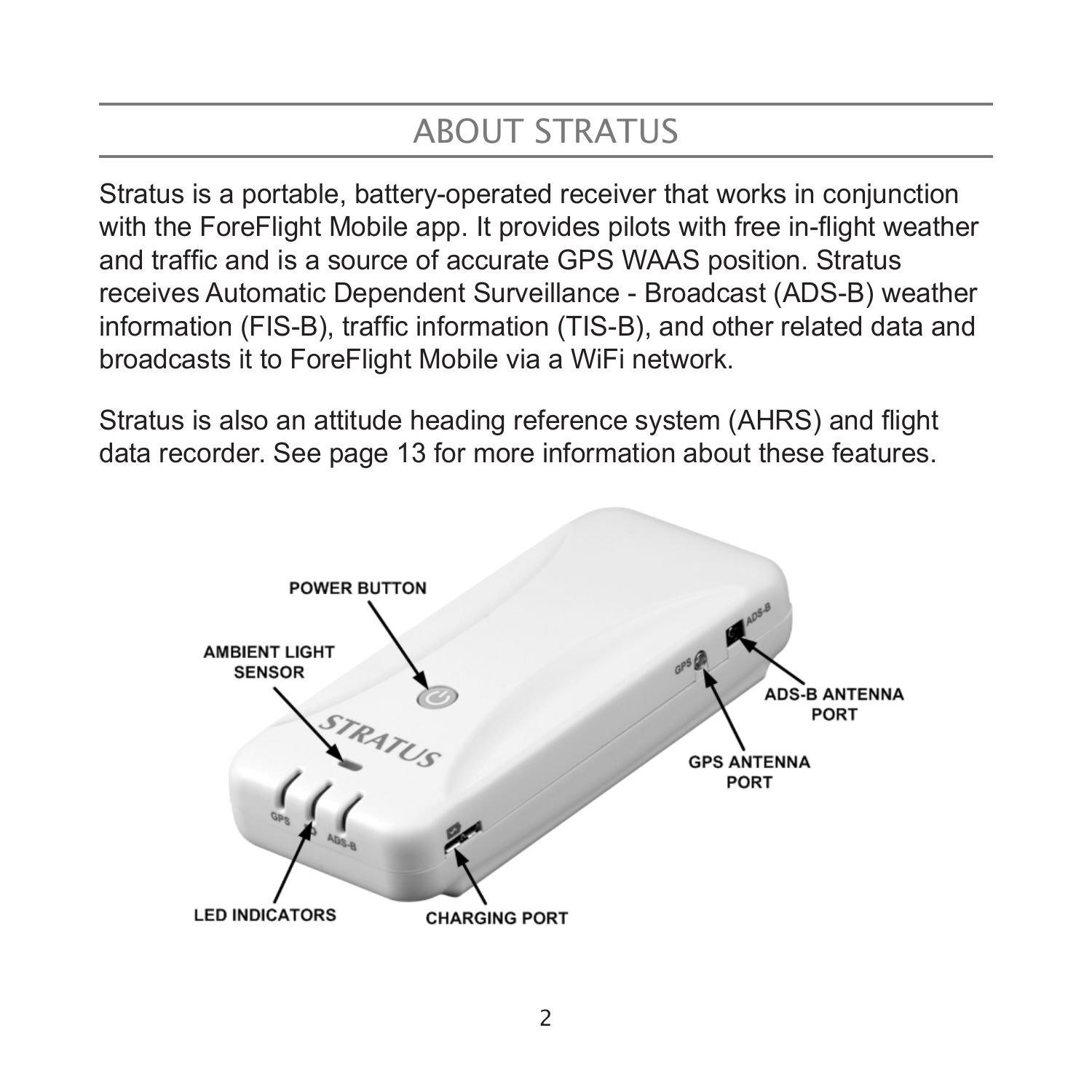# PRODUCT REGISTRATION

Your Stratus will automatically be registered with the retailer at the time of purchase – you do not need to perform additional steps to activate the warranty. The Stratus Limited Warranty is valid one year after your device is shipped from the retailer and is non-transferable.

### OPTIONAL ACCESSORIES

Visit www.sportys.com/stratus or www.appareo.com/stratus for a list of compatible Stratus accessories, including mounts, external antennas, and chargers.

# TURNING STRATUS ON OR OFF

Press the power button for a few seconds to turn on Stratus. All LED indicators will briefly illuminate red and then green as Stratus powers on.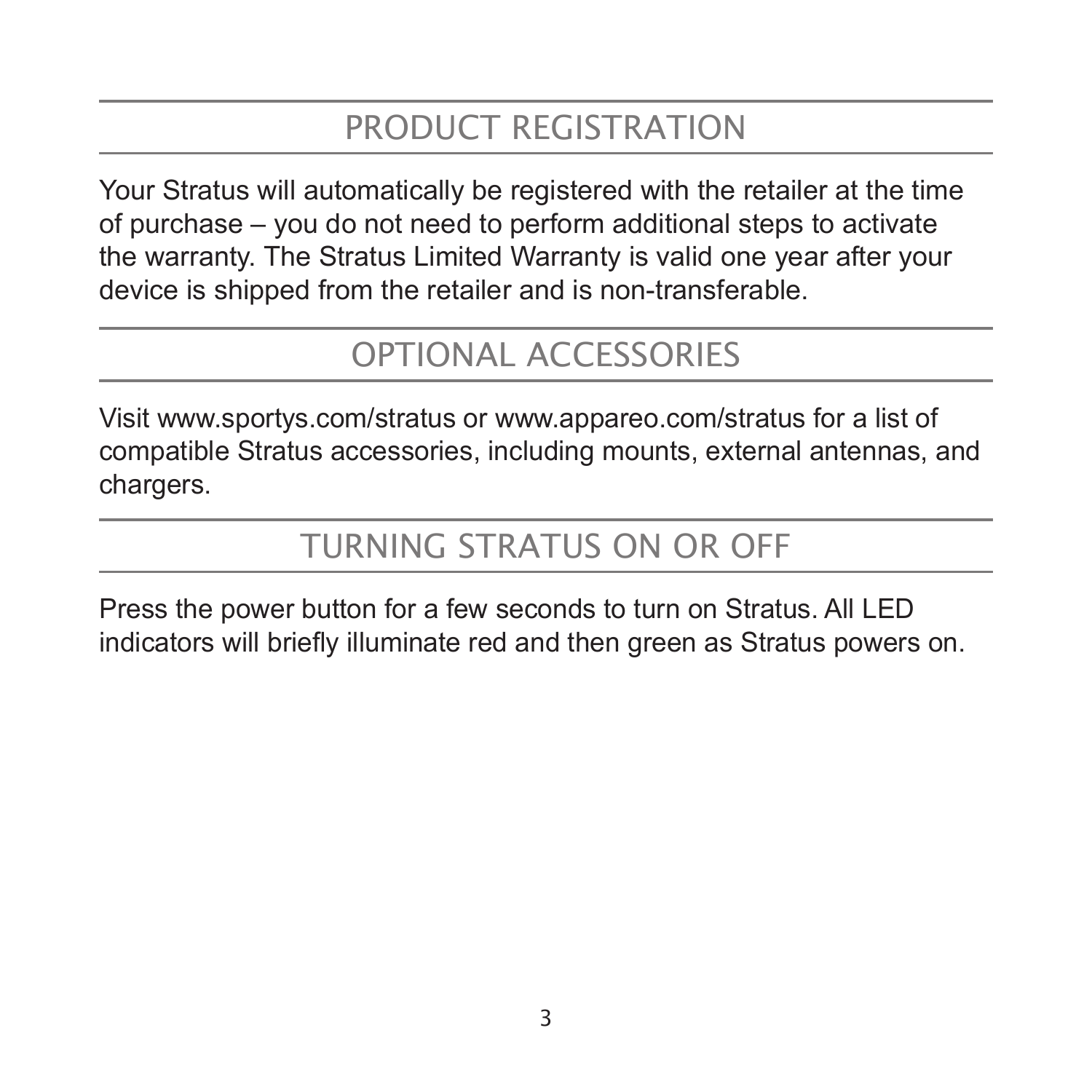# CHARGING THE BATTERY

Fully charge Stratus's battery prior to first use. To charge the battery:

- 1. Insert the USB plug of the charging cord into the wall charger's port.
- 2. Plug the micro USB plug into Stratus's charging port, as shown in the graphic on page 5.

**NOTE:** The Stratus USB port contains two parts. Insert the charging cable into the larger, left part of the port, which is marked with the battery symbol.

3. Plug the wall charger into an electric wall outlet. When connected to an external power source, the Stratus Power LED will flash on and off once. Refer to the LED Indicator table on page 10 to determine when the battery is fully charged.

**NOTE:** You may check the battery's current charge level from the Stratus Status page. See page 14 for more information.

**WARNING:** Use of non-approved battery chargers may result in decreased battery performance, permanent damage to the USB port, and/ or inoperability of Stratus, and voids the warranty. Stratus requires a 2.0 amp charger.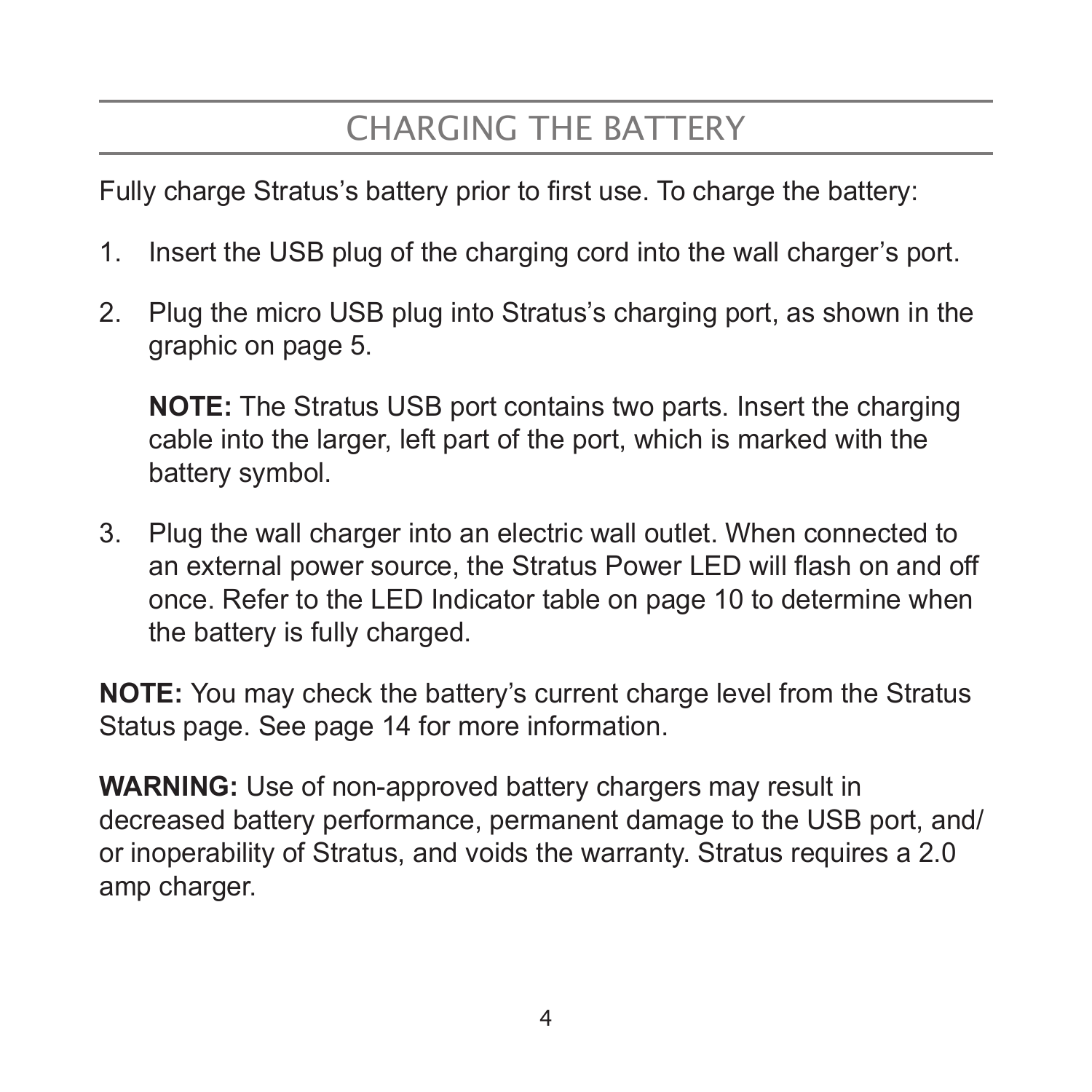

#### USING BATTERY POWER

If Stratus is not connected to an external power adapter, such as a wall charger or vehicle power adapter, it will automatically draw power from its internal battery.

### POWER OPTION SETTINGS

You may select how Stratus is powered on: automatically whenever the device receives power, or only when the power button is pushed. This setting may be changed by dragging the "Turn on When Powered" switch in the ForeFlight Mobile Stratus Status to *ON*. For more information about the Stratus Status Page, see page 14.

**NOTE:** If Stratus is set to automatically power on and external power is removed, it will power off within two minutes if the aircraft is traveling under 5 knots. If the aircraft is traveling faster than 5 knots, Stratus will not power down and will draw from the battery power. To override the automatic power-off, press the power button after removing power.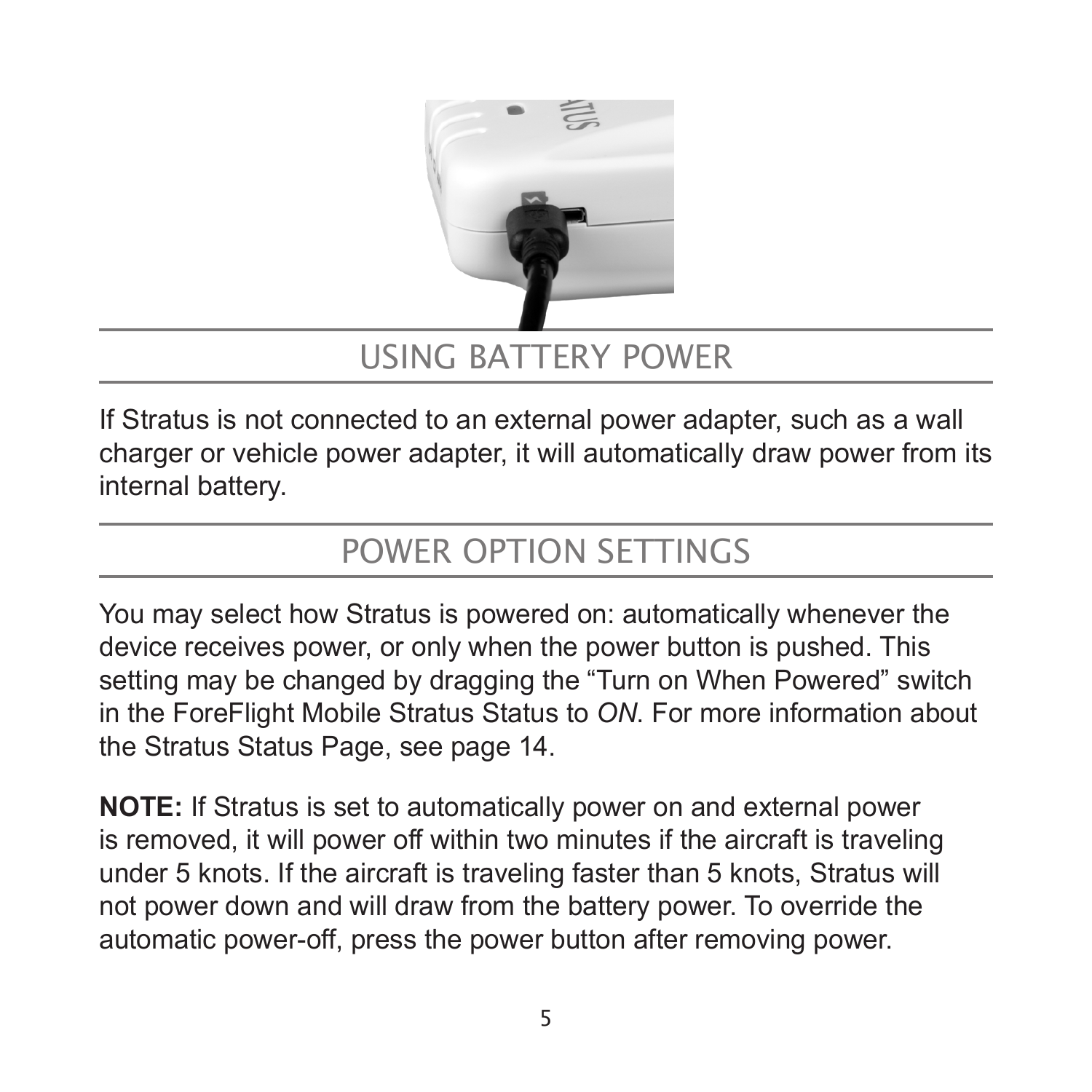# PLACING STRATUS IN AIRCRAFT

The snap-in mount secures Stratus to its mounting location during flight.

To place the mount in the aircraft:

- 1. Remove the protector sheet from the gel base of the snap-in mount.
- 2. Place the gel base of the snap-in mount onto the aircraft's glare shield. Stratus should be mounted perpendicular to the back of the aircraft to ensure accurate AHRS data. It should also be placed as close as practical to the pilot and copilot seats to help prevent overheating.
- 3. Lay Stratus in the snap-in mount so that it is leaning against the longer arm of the mount's cradle. The LEDs and Stratus logo should face the back of the aircraft. If Stratus is facing the wrong direction, AHRS data will be incorrect and the chance of overheating will be significantly increased.

**NOTE:** Refer to the graphic on the bottom of Stratus for the correct mounting alignment with the aircraft.

4. Press on the top of the Stratus until the device snaps into place in the cradle, as shown in the figure on the following page.

**NOTE:** An optional suction cup mount is available from your Stratus retailer. This mount may improve the internal antenna's ADS-B reception and provides an option for mounting Stratus off the glare shield.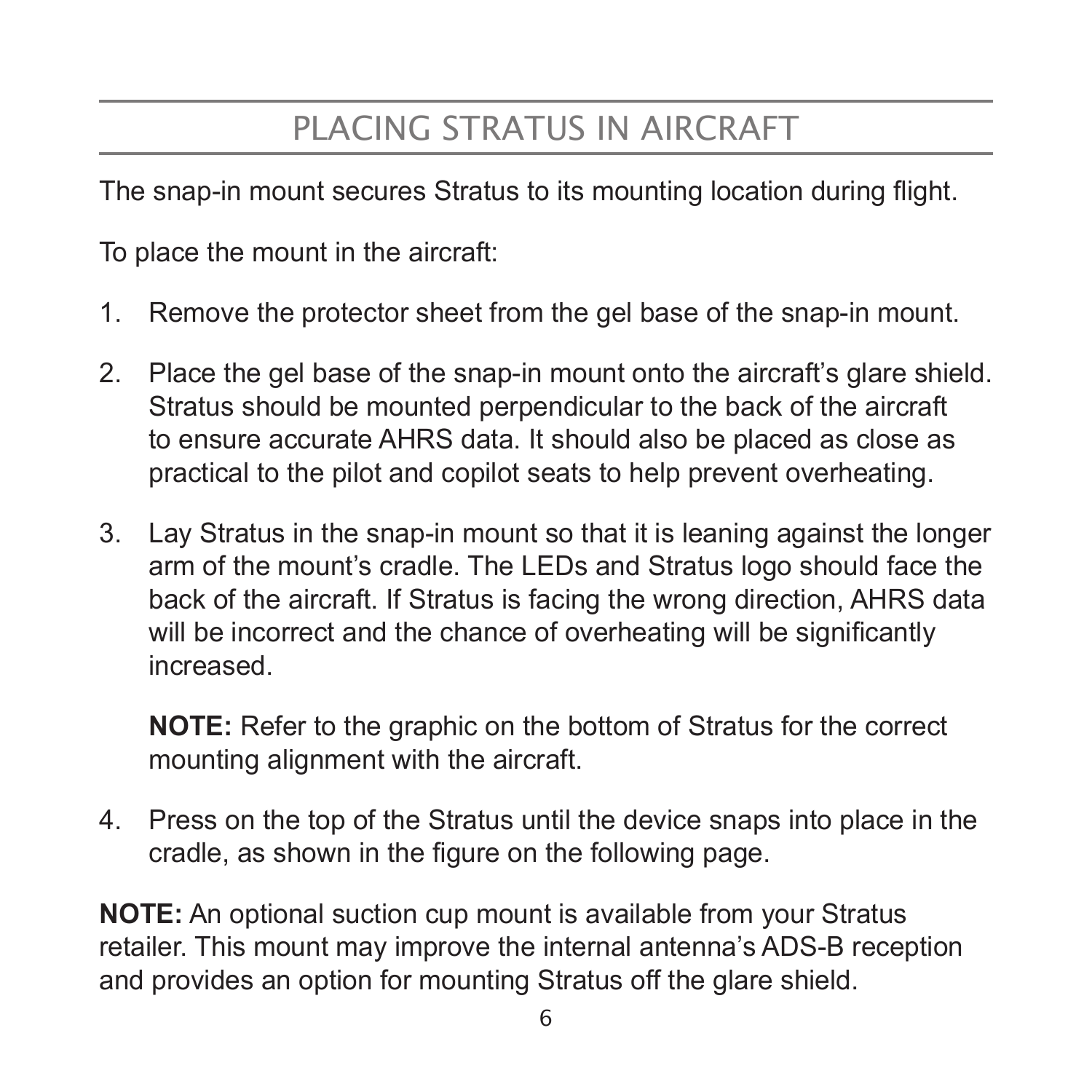

To remove Stratus from the mount:

- 1. Gently bend the shorter arm of the mount's cradle away from Stratus.
- 2. Remove Stratus from the snap-in mount.

Store Stratus in its carrying bag to protect it when it is not in use.

If the gel base that surrounds the snap-mount loses its adhesiveness over time, remove the gel base from the mount and wash with water and a gentle soap. Allow it to air dry before placing back on the glare shield.

**NOTE:** Remember to disconnect all cables from Stratus before removing it from the mount. Improper disconnection of cables from Stratus can damage connectors and/or ports.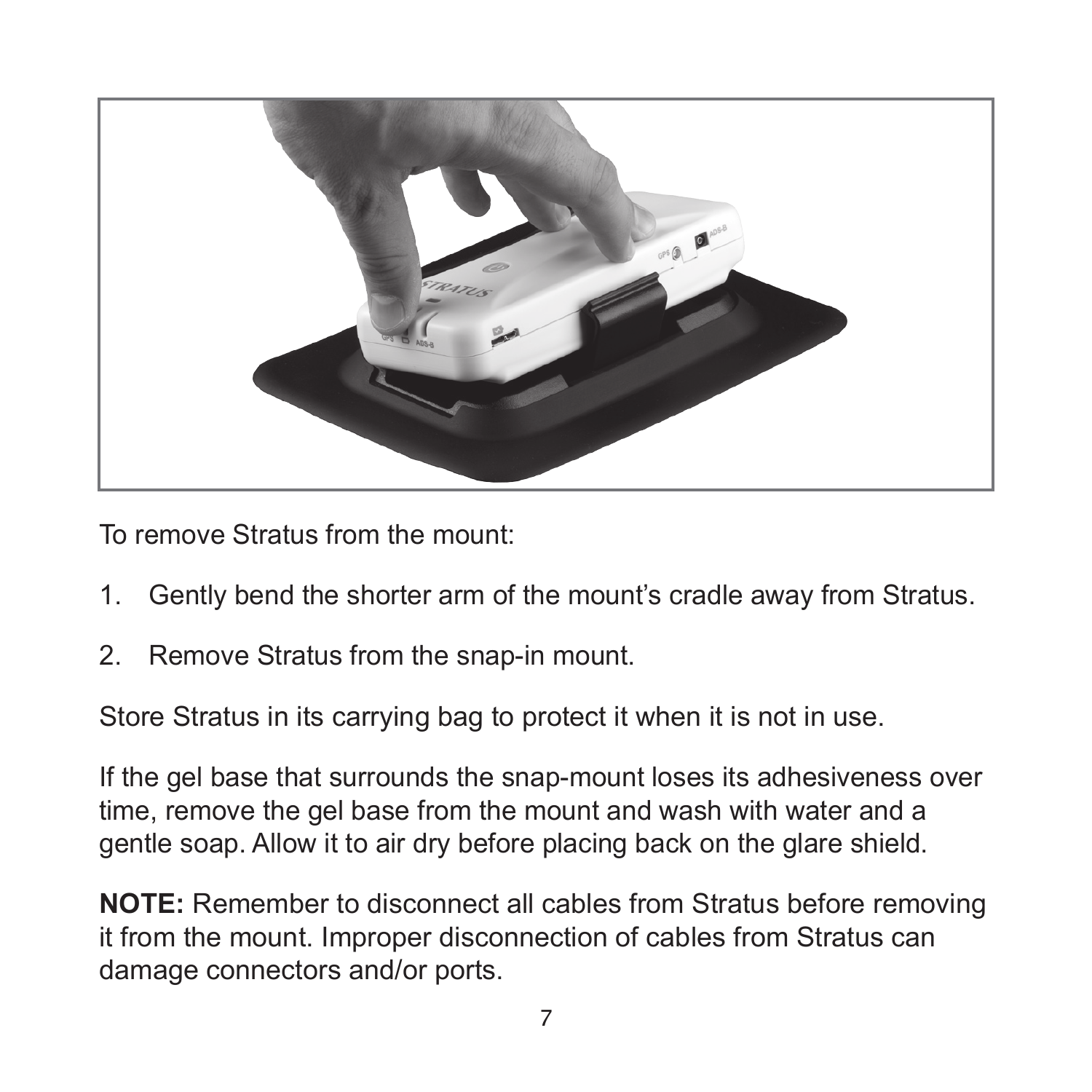### ABOUT EXTERNAL ANTENNAS

Stratus contains internal GPS and ADS-B antennas; however, external GPS and ADS-B antennas are also available from your Stratus retailer. These antennas may improve Stratus's reception quality and provide more mounting options for Stratus.

#### PLACING EXTERNAL ANTENNAS IN AIRCRAFT

Place the external ADS-B antenna in a location of your aircraft that provides an unobstructed view of the ground (ADS-B towers).

Place the external GPS antenna in a location of your aircraft that provides an unobstructed view of the sky (GPS satellites).

When mounting either external antenna type, ensure the connecting cable is long enough to route from the external antenna to Stratus's mounting location.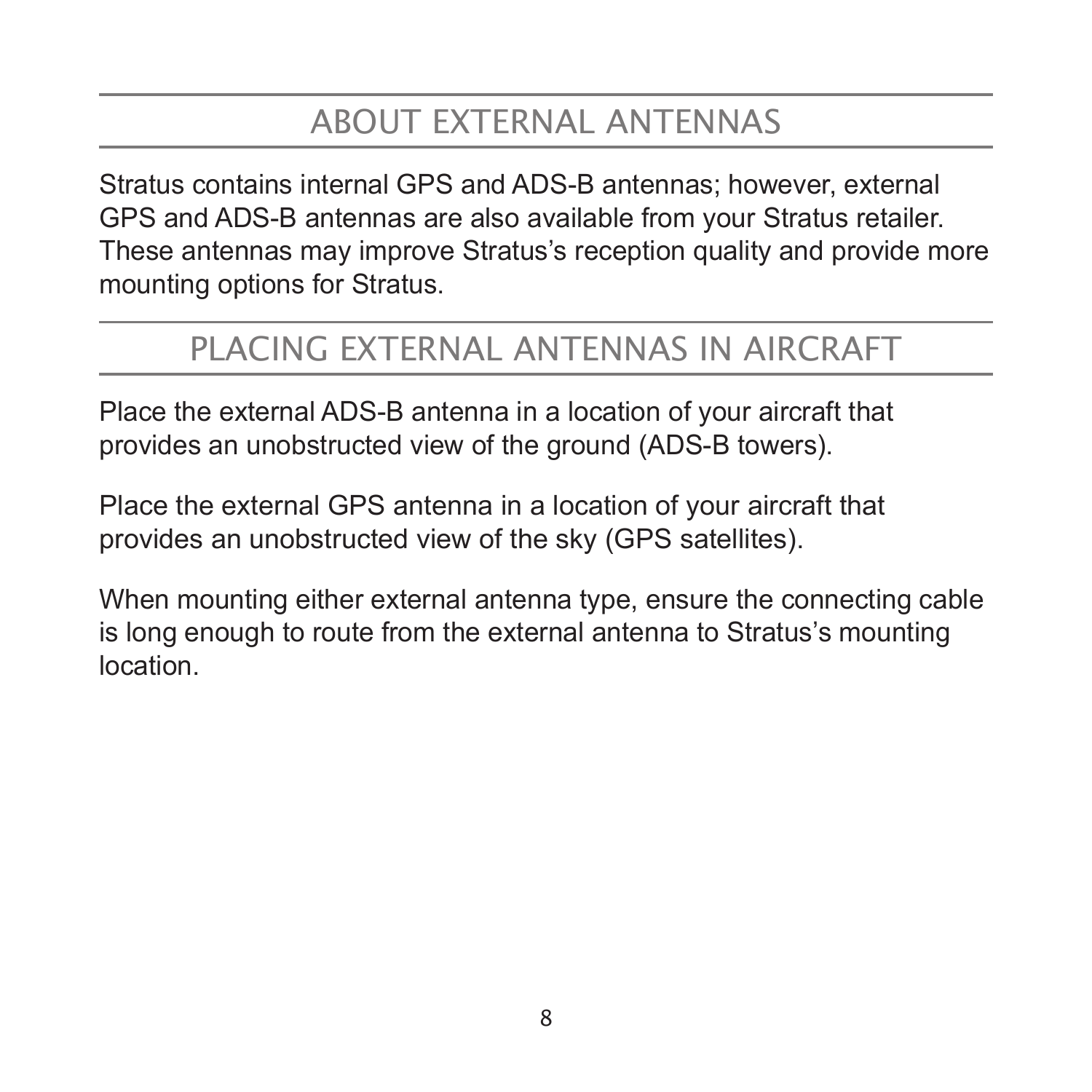# CONNECTING AN EXTERNAL ANTENNA

The ports labeled "GPS" and "ADS-B" on the side of Stratus are for connecting external antennas. To connect Stratus to an external antenna, insert the external antenna cable connector into the respective Stratus port and use the suction cups included with the external antenna to place the antenna in its mounting location.



**SIDE VIEW**

**WARNING:** Ensure you are connecting the antenna to the correct port. Inserting the antenna into an incorrect port may result in permanent damage to the port and/or the antenna.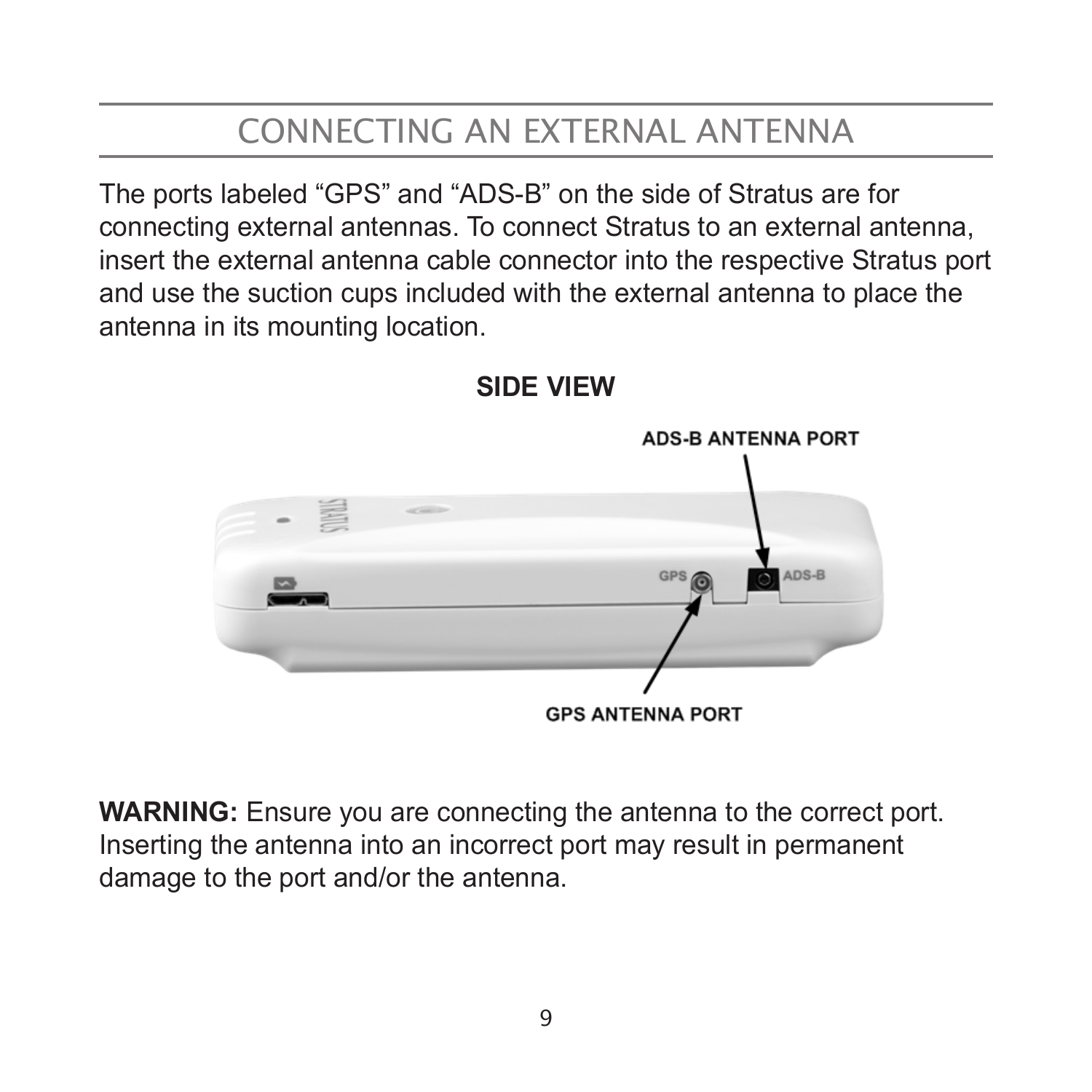# LED INDICATOR STATUS

| Label                        | Color                            | <b>Condition Indicated</b>                                                                                                              |  |
|------------------------------|----------------------------------|-----------------------------------------------------------------------------------------------------------------------------------------|--|
| GPS signal                   | Green                            | 3-D lock                                                                                                                                |  |
|                              | Yellow                           | 2-D lock                                                                                                                                |  |
|                              | Yellow flashing                  | No lock, searching for signal                                                                                                           |  |
|                              | Off                              | Stratus is powered off                                                                                                                  |  |
| Power<br>(battery<br>symbol) | Green                            | If connected to external power, battery is at 100%<br>charge<br>If not connected to external power, battery is at<br>20% to 100% charge |  |
|                              | Yellow*                          | If connected to external power, battery is charging<br>If not connected to external power, battery is at 5%<br>to 19% charge            |  |
|                              | Red,<br>continuous               | No external power is being received, battery is at<br>1% to 4% charge                                                                   |  |
|                              | Red<br>flashing                  | Connected to an incompatible charger, or charger<br>is unable to provide sufficient power                                               |  |
|                              | Red flashing for<br>five seconds | Stratus does not have sufficient battery power to<br>power on or stay on                                                                |  |
|                              | Off                              | No external power is being received, device is<br>powered off                                                                           |  |

**NOTE:** The Power LED will flash on and off once when Stratus is connected or disconnected from an external power source.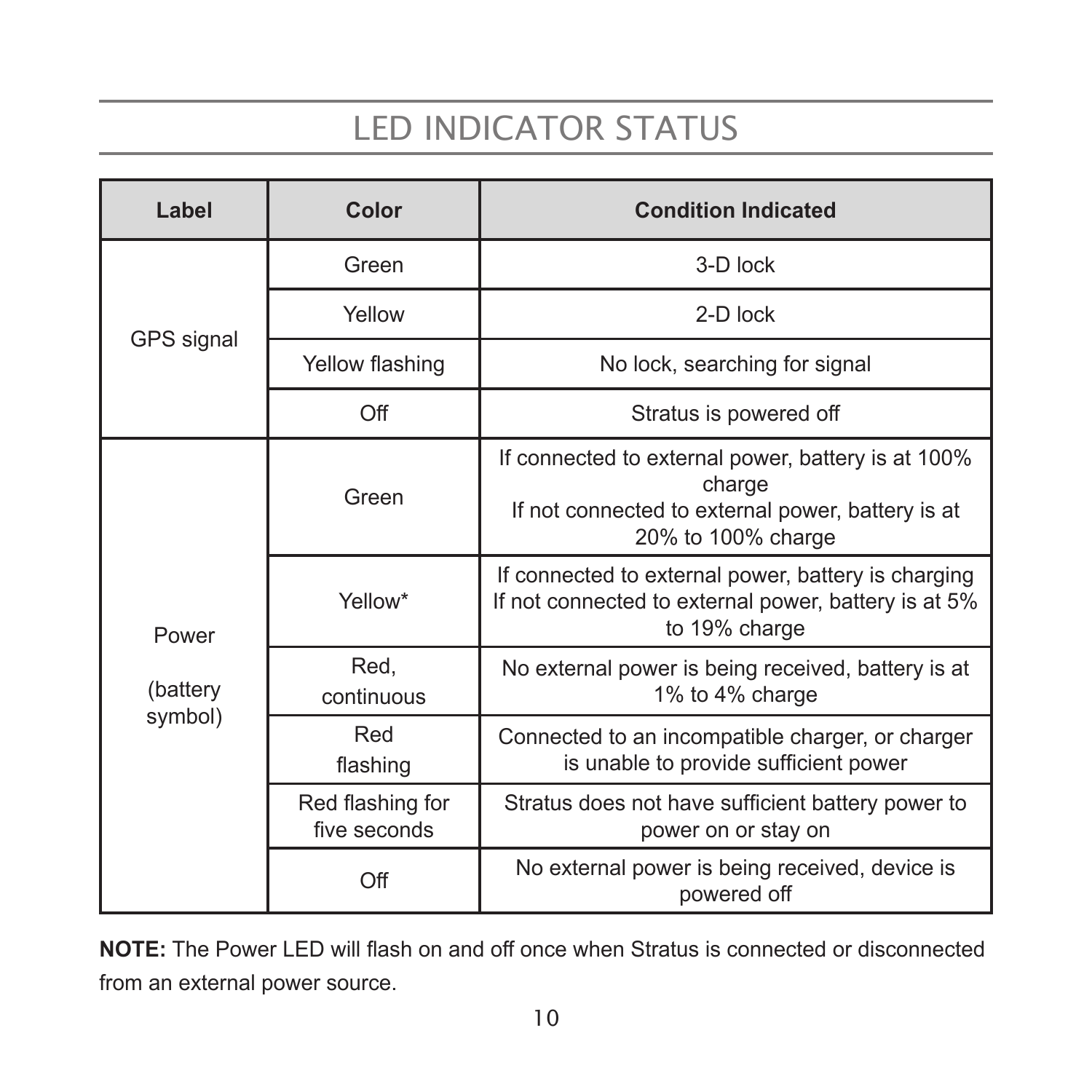| Label          | Color                                        | <b>Condition Indicated</b>                                                                         |  |
|----------------|----------------------------------------------|----------------------------------------------------------------------------------------------------|--|
| ADS-B signal   | Green                                        | ADS-B FIS-B signal has been received in the past<br>three seconds                                  |  |
|                | Off                                          | ADS-B FIS-B signal has not been received in the<br>past three seconds                              |  |
| All indicators | Briefly red and then<br>green                | Stratus is powering on                                                                             |  |
|                | Red flashing                                 | Built-in-Test failure. Contact support for assistance                                              |  |
|                | Yellow flashing                              | Installing firmware update                                                                         |  |
|                | Yellow                                       | Applying firmware update                                                                           |  |
|                | Green for two<br>seconds                     | Firmware update complete                                                                           |  |
|                | Off for five seconds.<br>then flashing green | Power button is being continuously pressed. After<br>30 seconds, factory reset process will begin. |  |
|                | Green to yellow to<br>green                  | Factory reset process is complete                                                                  |  |

\*If Stratus battery is above 45°C (113°F) and Stratus is connected to external power, it will continue to draw power from the external source but will not charge the battery. When this occurs, the Power LED will be yellow. You may confirm if a battery is charging from the Stratus Status page (see page 14 for more information).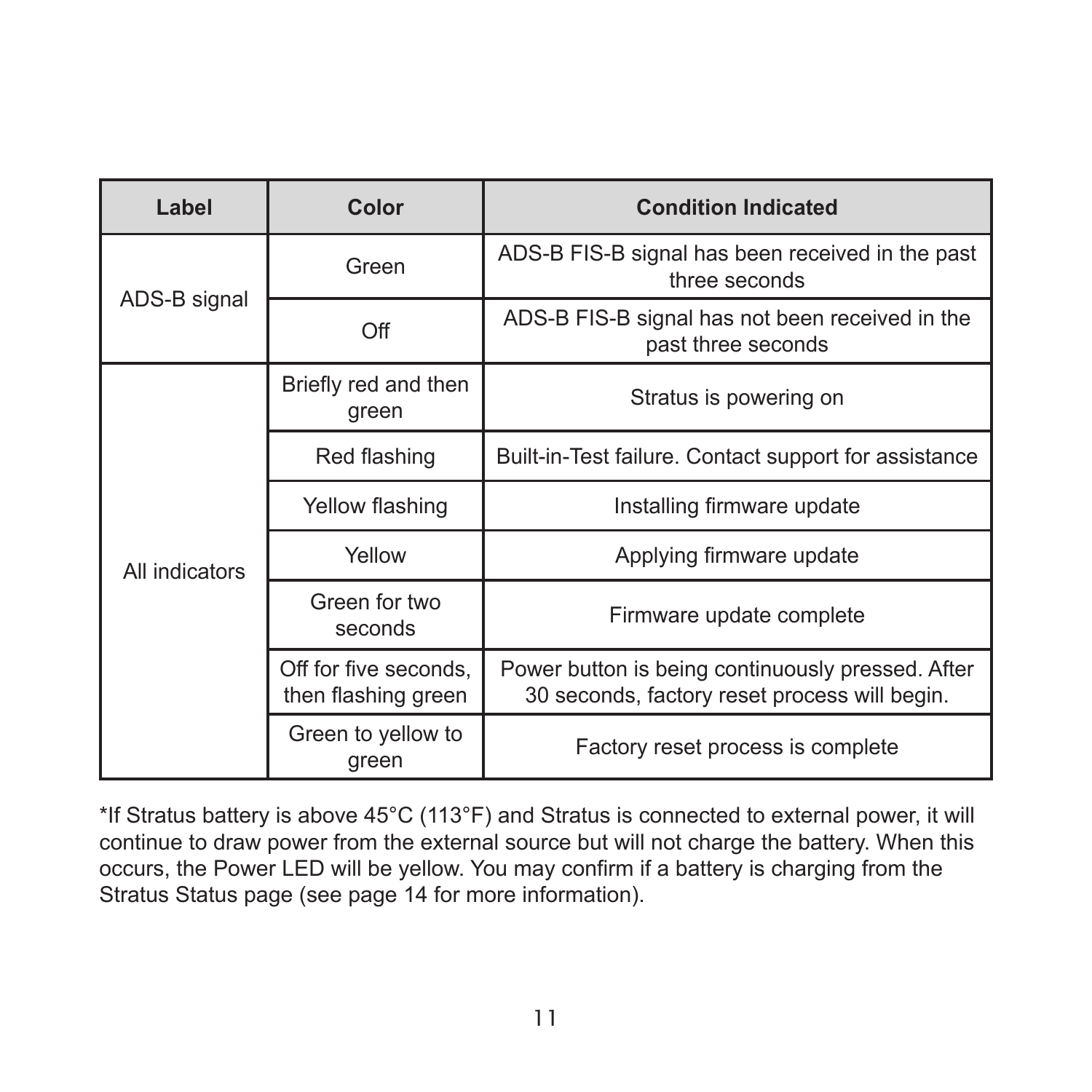# CONNECTING TO AN AVIATION APP

Your iPhone, iPad, or iPod touch must be connected to the Stratus wireless network for Stratus to communicate with ForeFlight Mobile or Stratus Horizon. All iOS devices in the cockpit may be connected to Stratus simultaneously.

- 1. Tap the **Settings** icon on your device's home screen.
- 2. Tap **WiFi**.
- 3. Ensure that WiFi is enabled (the WiFi switch should reveal *ON*). Tap the Stratus wireless network, displayed under *Choose a Network...* to connect.

Stratus's wireless network name will be displayed as "Stratus2XXXXX," where the X's represent your Stratus's unique five digit serial number.

Once your iOS device is connected to the Stratus wireless network, a checkmark will appear next to the network name.

4. Confirm that Stratus is connected in the Stratus Status page of ForeFlight Mobile or Stratus Horizon. See the Stratus Status Page section on page 14 for more information on this feature.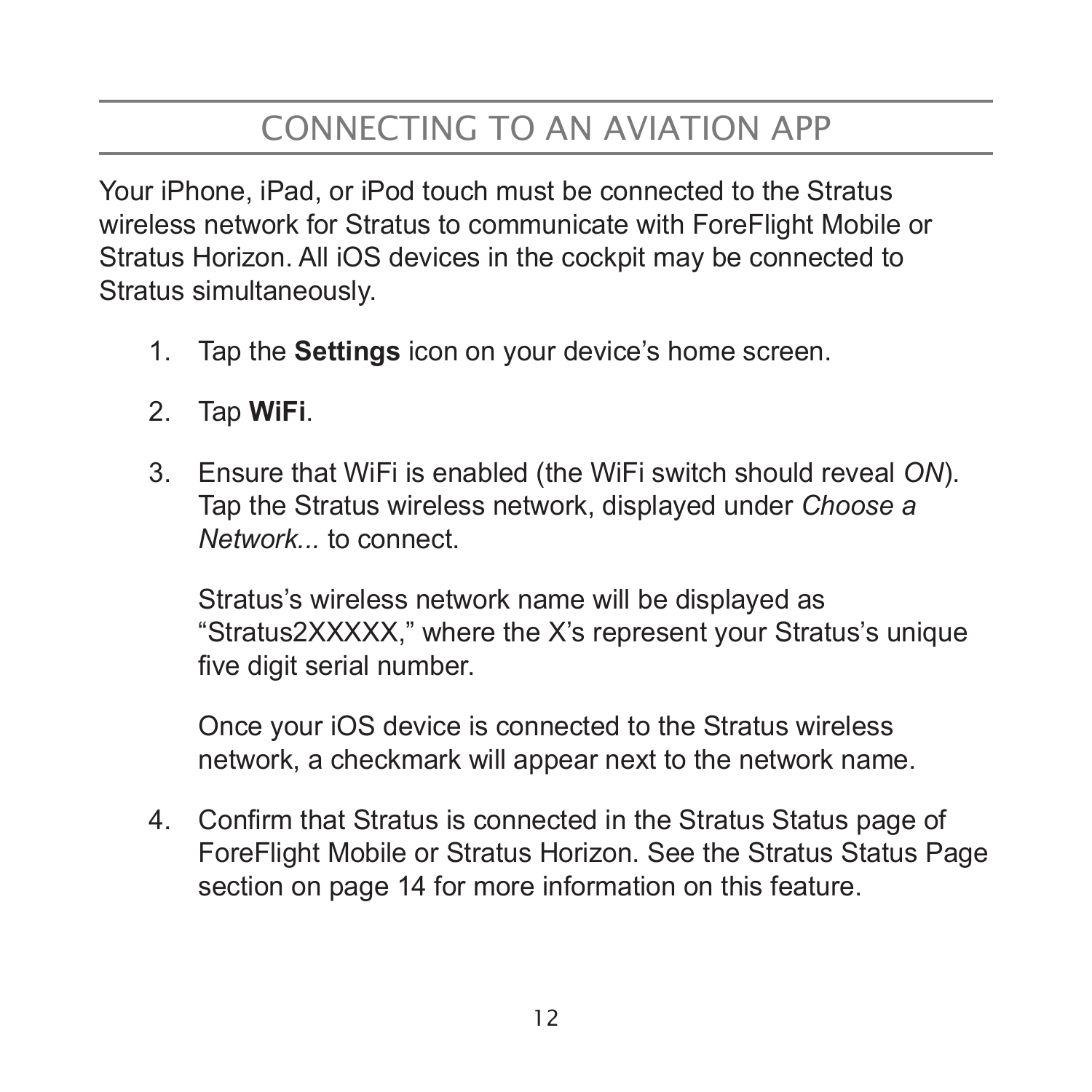# ABOUT AHRS

ForeFlight Mobile users can use Stratus for backup AHRS (altitude, heading, and reference system) to enhance situational awareness. For the most accurate AHRS information, ensure Stratus is mounted parallel with the centerline of the aircraft and the logo and LEDs on the device should face the back. Refer to the graphic on the bottom of Stratus for the correct mounting alignment with the aircraft. Mounting Stratus as level as feasible will also help to achieve the most accurate AHRS results.

#### ABOUT FLIGHT DATA RECORDING

Stratus has a flight data recording feature that, if enabled, will record position, speed, attitude, and altitude data during each flight. Approximately 20 hours of data can be stored in Stratus's built-inmemory. After your flight, you can export your Track Log data and display the flight in a supported app or share on many social media platforms.

### STRATUS RFPLAY

To extend your battery life, you may turn your iPad screen off or switch to another app. Once you return to ForeFlight Mobile, Stratus will automatically send any missed ADS-B weather information to it.

For more information about any of the features on this page, refer to the Pilot's Guide for ForeFlight Mobile, which is available on ForeFlight's website and within the app.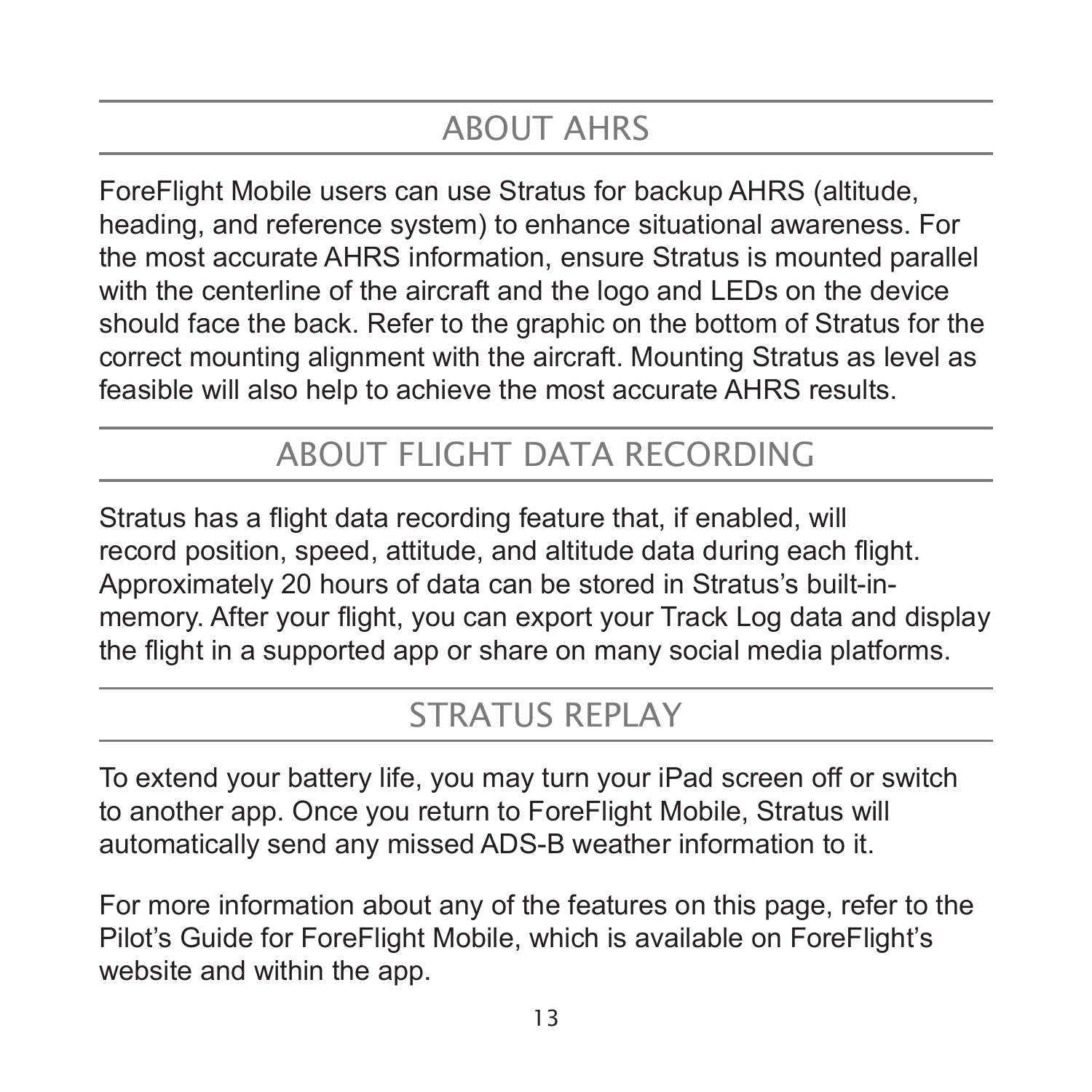# STRATUS STATUS PAGE

Once Stratus is connected to ForeFlight Mobile or Stratus Horizon, you may view information about your device and adjust settings via the Stratus Status page in the app. To access the Stratus Status page in ForeFlight Mobile, tap Devices while in the More view. Then tap the "Stratus, Connected" box. To access the Stratus Status page in Stratus Horizon, tap the white information (i) button.

The Stratus Status page displays general information about Stratus in both apps, such as its current battery charge, serial number, and firmware version. The Stratus Status page in ForeFlight Mobile also displays the number of ADS-B towers Stratus is receiving data from, and allows you to adjust the LED brightness and turn on power saving mode.

Please refer to the pilot's guides for ForeFlight Mobile and Stratus Horizon for more information about the Stratus Status page and interacting with Stratus.

### LED AUTO-DIMMING

Stratus contains an ambient light sensor that will brighten or dim the LEDs in response to the ambient light level. You may also manually change the LED brightness settings using the LED Brightness slider on the ForeFlight Mobile Stratus Status page.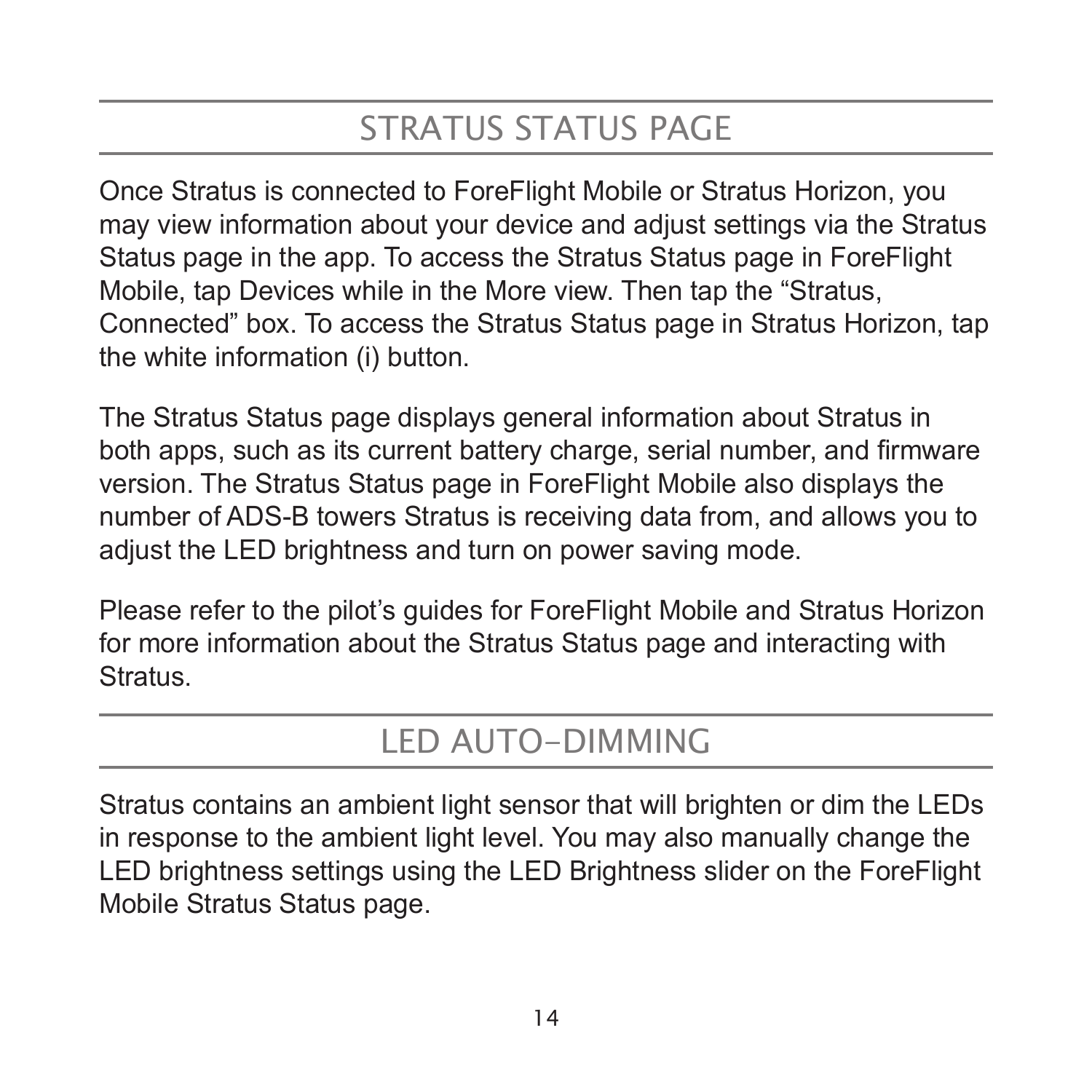# ABOUT ADS-B WEATHER

Stratus receives ADS-B weather data and relays this information to ForeFlight Mobile. The table below lists the weather information that is available from ADS-B broadcasts. See the FAA's Aeronautical Information Manual, Section 7.1.11 for more information.

| <b>Product</b>                               | Range                                               | <b>Broadcast intervals</b>               |
|----------------------------------------------|-----------------------------------------------------|------------------------------------------|
| National Radar Update<br>(CONUS)             | Contiguous US                                       | 15 minutes                               |
| Local Radar Update                           | 250 NM                                              | 2.5 minutes<br>(updated every 5 minutes) |
| <b>AIRMETS</b>                               | 100 NM, airport surface<br>500 NM en route/terminal | 5 minutes                                |
| SIGMETs and<br><b>Convective SIGMETs</b>     | 100 NM airport surface<br>500 NM en route/terminal  | 5 minutes                                |
| <b>METARS</b>                                | 100 NM airport surface<br>500 NM en route/terminal  | 5 minutes                                |
| NOTAM(D) and FDC<br>NOTAM (including<br>TFR) | 100 NM                                              | 10 minutes                               |
| <b>PIREPs</b>                                | 500 NM en route/terminal                            | 10 minutes                               |
| Special Use Airspace                         | 500 NM en route/terminal                            | 10 minutes                               |
| <b>TAF</b>                                   | 100 NM airport surface<br>500 NM en route/terminal  | 10 minutes                               |
| Wind/temperature aloft                       | 1000 NM                                             | 10 minutes                               |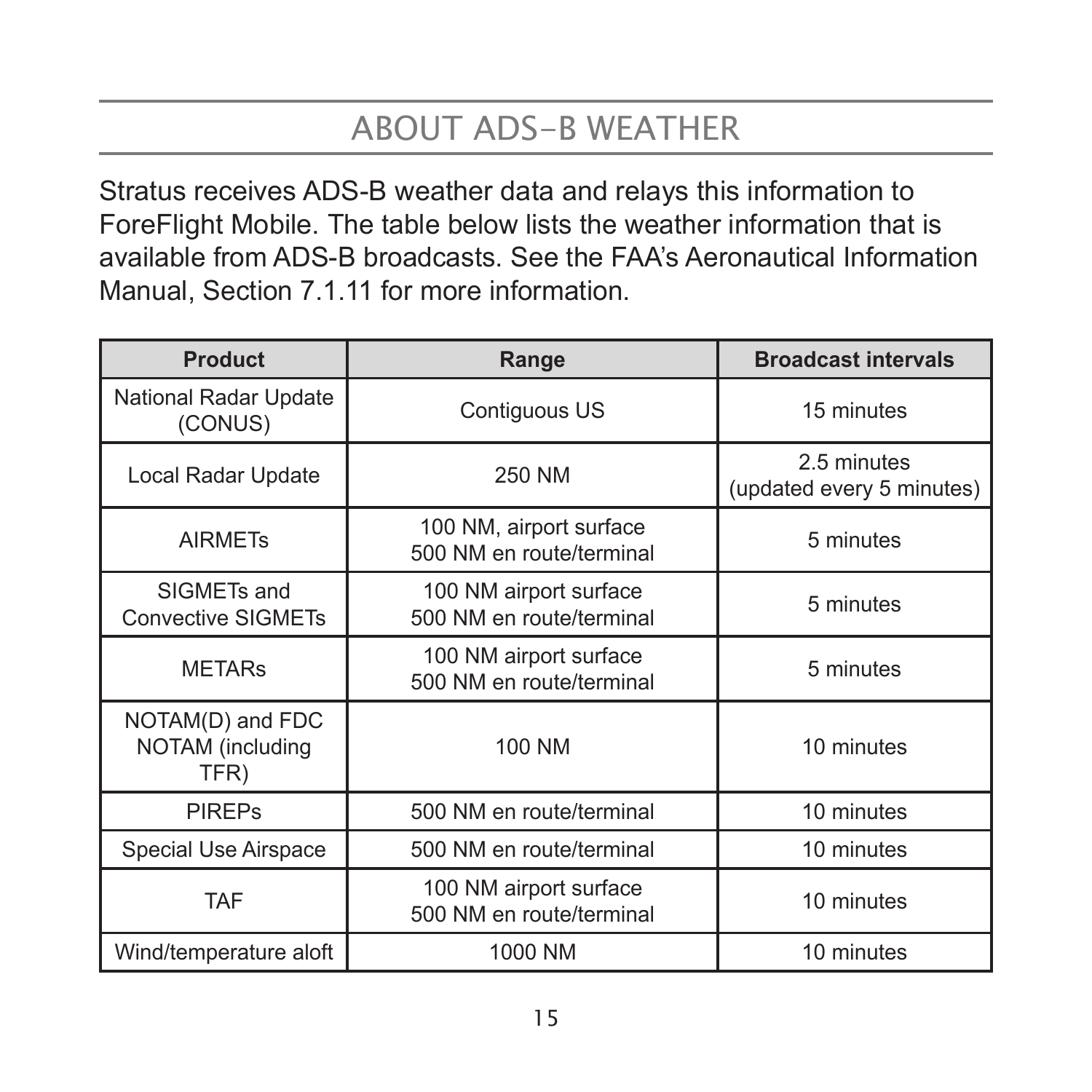# ABOUT ADS-B TRAFFIC

Stratus receives UAT and 1090 ES traffic information from ADS-B ground towers and ADS-B transmitter-equipped (ADS-B "Out") aircraft and relays it to ForeFlight Mobile.

If air traffic is detected by Stratus, it will display in ForeFlight Mobile relative to your aircraft. Refer to the Pilot's Guide for ForeFlight Mobile for more information on how traffic data is displayed within the app.

#### **Air-to-Air Traffic**

Please be aware that Stratus will only receive air-to-air broadcasts from other aircraft if they are ADS-B Out equipped and within range of Stratus. Air traffic that is not equipped with a Mode ES or UAT ADS-B Out transmitter will not be detected by Stratus air-to-air.

#### **Rebroadcast Traffic**

Using its network of ADS-B ground stations, the FAA can rebroadcast a custom traffic report to ADS-B Out equipped aircraft that are within a 15 nautical mile radius and 3500 feet in altitude of the traffic activity. If your aircraft is not ADS-B Out equipped, it will not receive rebroadcast traffic unless it happens to be within range of an ADS-B Out equipped aircraft that triggers it. If your aircraft is ADS-B Out equipped but is not in contact with an ADS-B ground station, it will not receive rebroadcast traffic.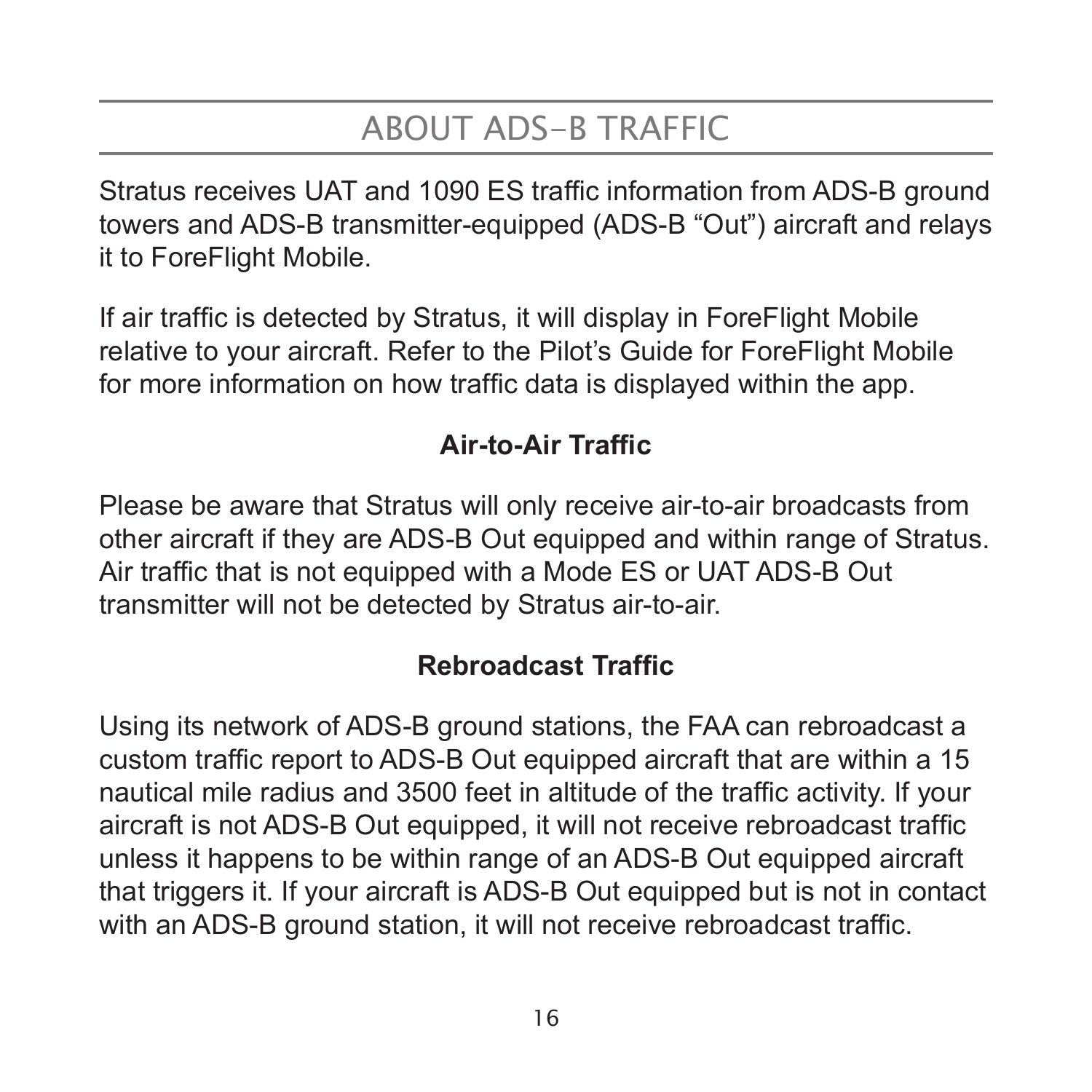The FAA can rebroadcast traffic information about aircraft equipped with the following transponder types: Mode C, Mode S, Mode ES, and UAT. Mode A transponders and primary radar targets detected by the FAA are not included in rebroadcasted traffic reports.

Since not all aircraft are ADS-B Out equipped and not all traffic is rebroadcast, the use of Stratus does not preclude pilots from having to perform see-and-avoid procedures.

Stratus is not an active traffic interrogation system nor is it an ADS-B Out device.

**NOTE:** Your Stratus will likely not receive weather or rebroadcast traffic information on the ground as ADS-B information is broadcast by ground towers. The altitude Stratus begins to receive weather and rebroadcast traffic information will vary depending on the distance to nearby towers, and terrain and other obstacles that may be between Stratus and a tower.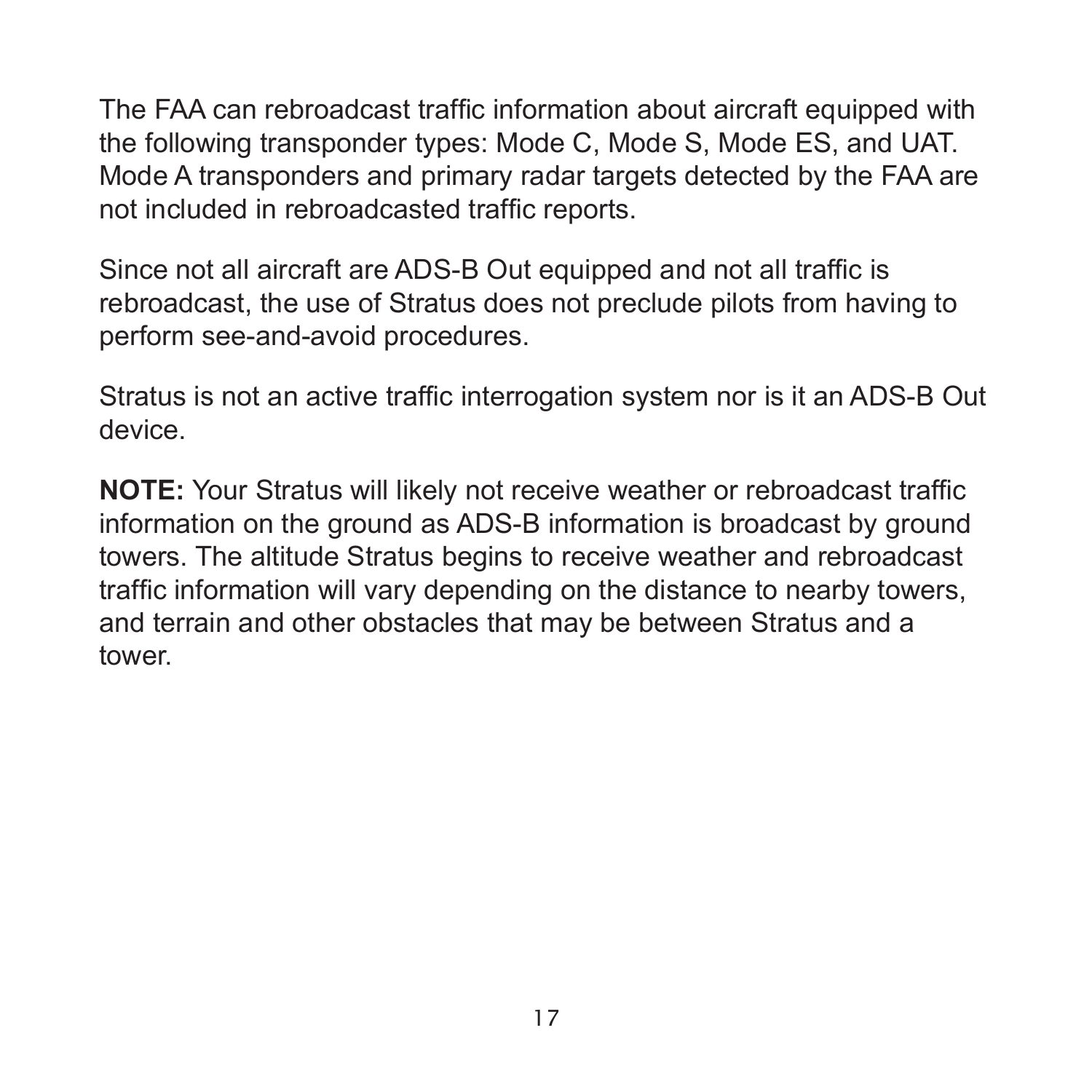### UPDATING FIRMWARE

Occasionally, Stratus firmware updates will be released. These updates may activate new capabilities or address known issues. If a firmware update is available, it will be sent to your iOS device as an update to ForeFlight Mobile in the App Store. You may be notified of an update to ForeFlight Mobile via an update badge, push notification, or banner, depending on your iOS device's Notification settings.

**NOTE:** Not all updates to ForeFlight Mobile will contain firmware updates for Stratus.

Once you have updated ForeFlight Mobile, you may apply the Stratus firmware update, if one is available, from the Stratus Status page. If a firmware update is available, the firmware version on Stratus Status page will be followed by the text "Tap to Update."

To apply the update, tap the firmware version number in the Stratus Status page and follow the on-screen instructions. It may take several minutes to update Stratus's firmware. Do not power off your Stratus or iOS device during a firmware update or close ForeFlight Mobile.

**NOTE:** You may need to reconnect to ForeFlight Mobile after your Stratus's firmware has been updated.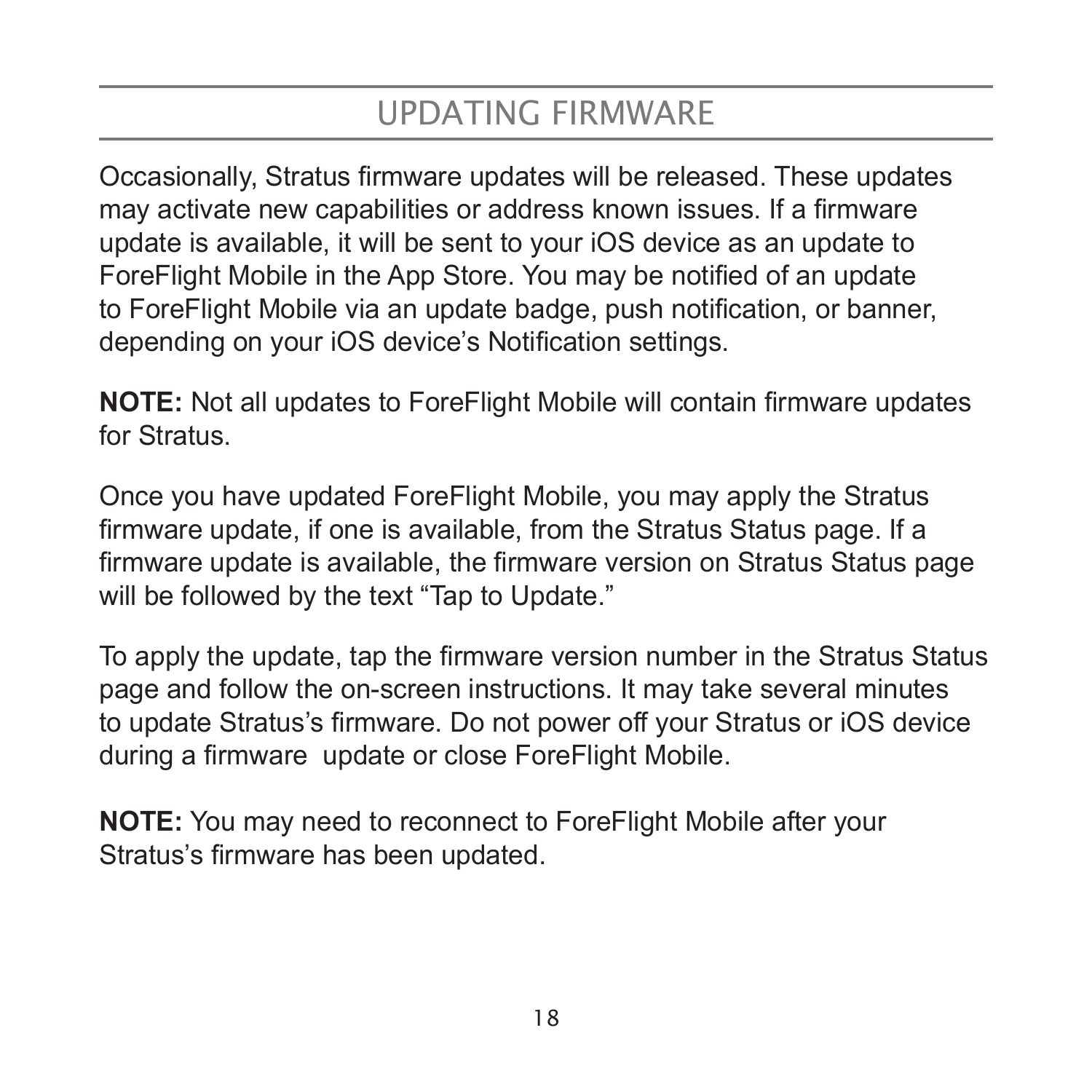### WARNINGS

#### **Data**

- Stratus is an ADS-B In only product and does not satisfy the FAA's 2020 ADS-B Out requirement.
- Use of personal electronic devices while in-flight may pose a safety hazard. Use of Stratus on an operating aircraft is subject to approval by the Pilot in Command.
- Position information provided by Stratus should be used for situational awareness only and should not be used as your primary navigation source.
- AHRS data provided by Stratus should be used for supplemental purposes only and should not be used for IFR flying.

#### **Weather**

- ADS-B weather information is provided within the United States only.
- Weather information provided by Stratus is delayed and may not always be available. Do not rely solely on the information provided by Stratus to make tactical decisions.

#### **Traffic**

• Stratus does not replace the need for collision avoidance systems or see-andavoid procedures! Most aircraft are not currently ADS-B Out equipped and therefore not detectable by Stratus.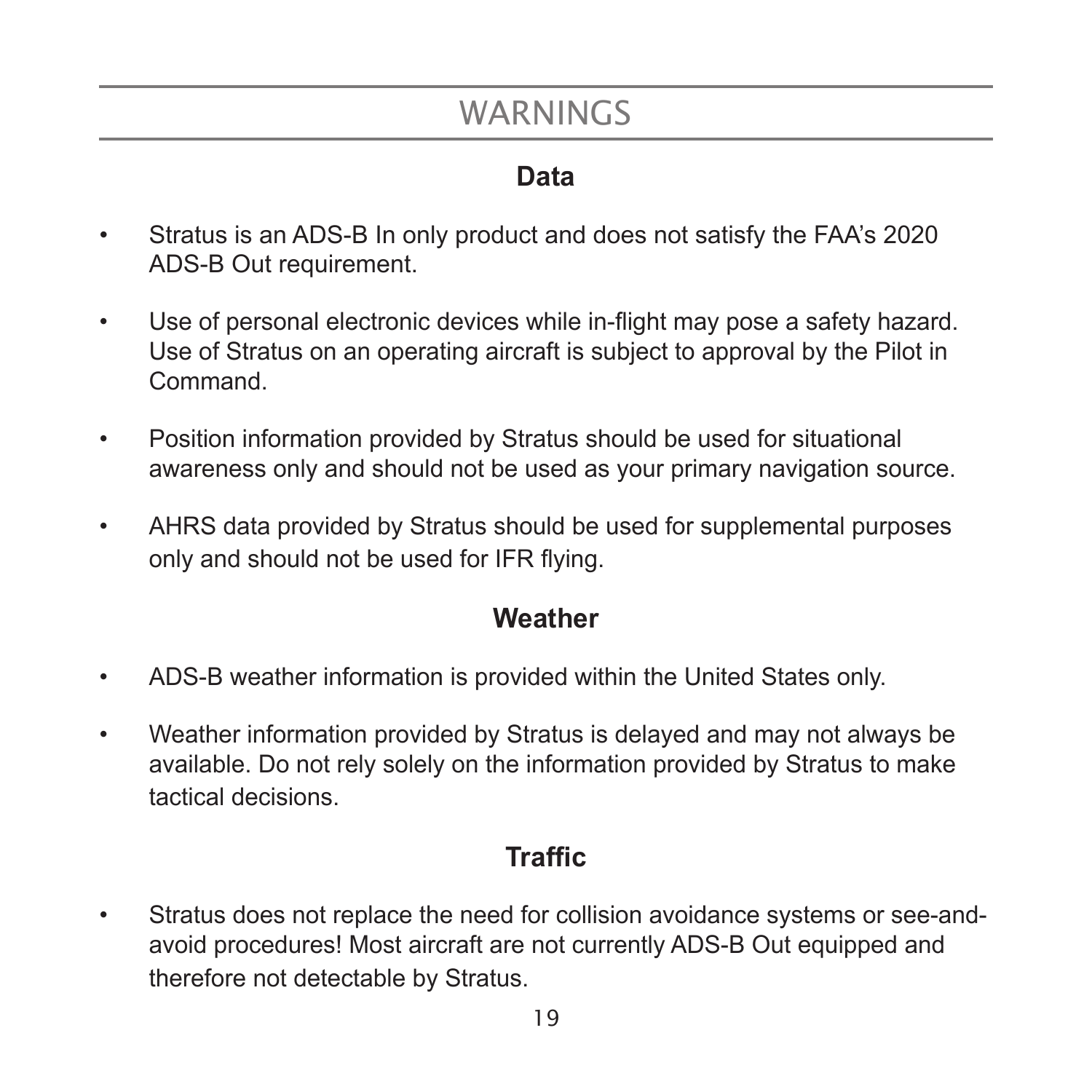#### **Battery**

- Do not store Stratus in environments where temperatures exceed 45°C (113°F) or are lower than -20°C (-4°F). Do not operate Stratus in environments where temperatures exceed 35°C (95°F) or are lower than 0°C (32°F) Battery performance will be negatively affected if these temperature thresholds are exceeded.
- Stratus contains a fan inside the battery compartment that will turn on if the battery reaches a predetermined high temperature. The fan draws cool air in through vents located on the front of the device and exhausts warm air through vents located on the back. For this reason, it is important to position the front of Stratus as close to the pilot as possible so that it can draw cool air from the cabin.
- To prevent permanent damage to the device, Stratus will automatically power off if the battery reaches a temperature at which it is unsafe to operate.
- Stratus contains a lithium battery. Do not disassemble the device. Do not incinerate or puncture the device or the battery.
- Ensure that disposal of Stratus is in accordance with local requirements for the recycling of electronic appliances and batteries.
- Check with current FAA rules before carrying device on checked luggage.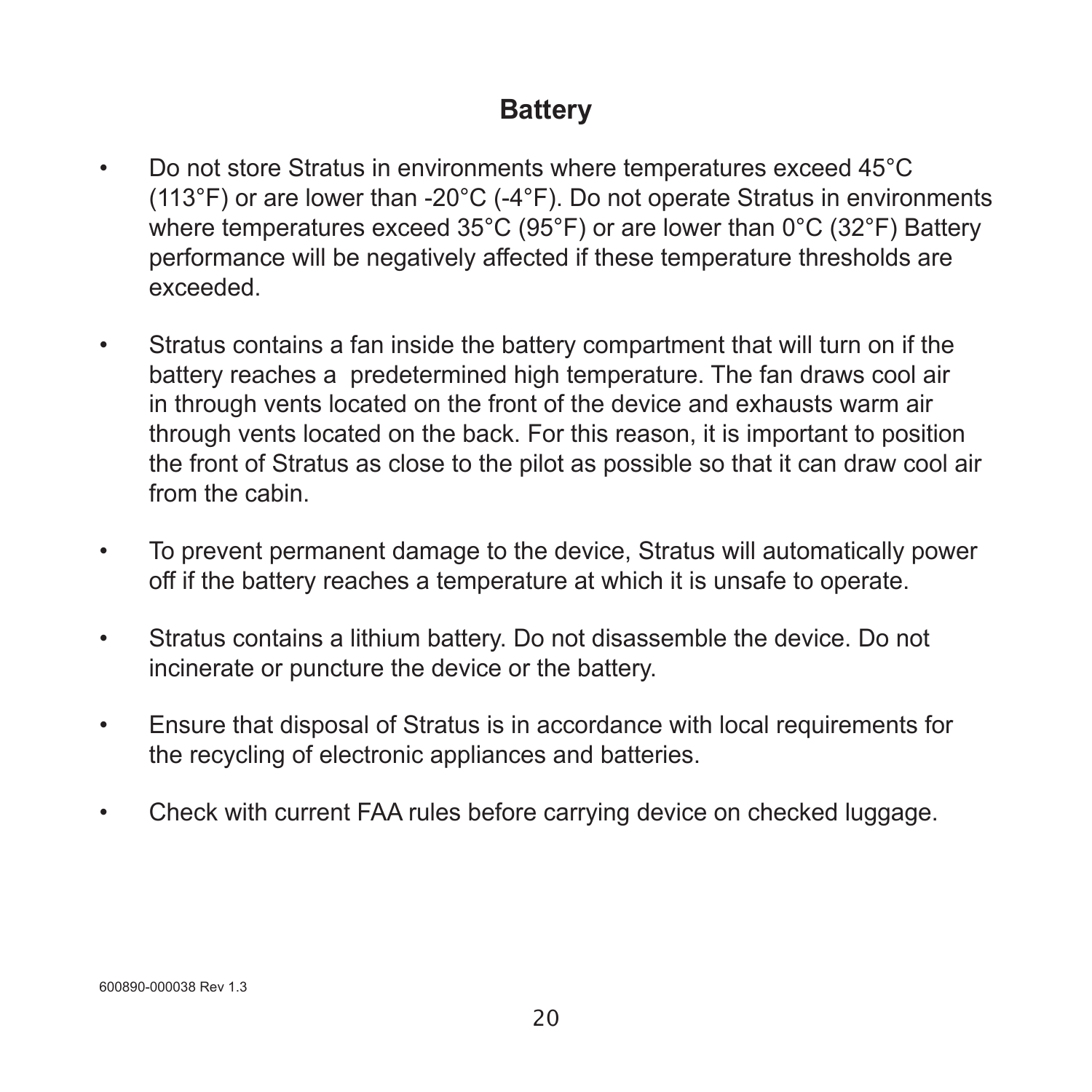# RESETTING TO FACTORY SETTINGS

To return Stratus to its default factory settings, press and hold the power button for 30 seconds while the device is on. Once the factory reset is complete, all of the LED indicators will cycle from green to yellow to green. The factory reset will change the LED dimming and power mode settings back to default.

### **SERVICING**

Stratus is not field-serviceable. If you believe your Stratus unit requires repair or maintenance, please contact the retailer you purchased your Stratus from for further instruction. Contact information for Stratus retailers may be found on the back cover of this Pilot's Guide.

Repairs made outside of a Stratus-approved repair center could void the warranty and may result in further damage to the device.

#### WARRANTY

The Stratus Limited Warranty is valid one year after Stratus is shipped from the retailer. To view the full warranty, go to www.appareo.com/stratus